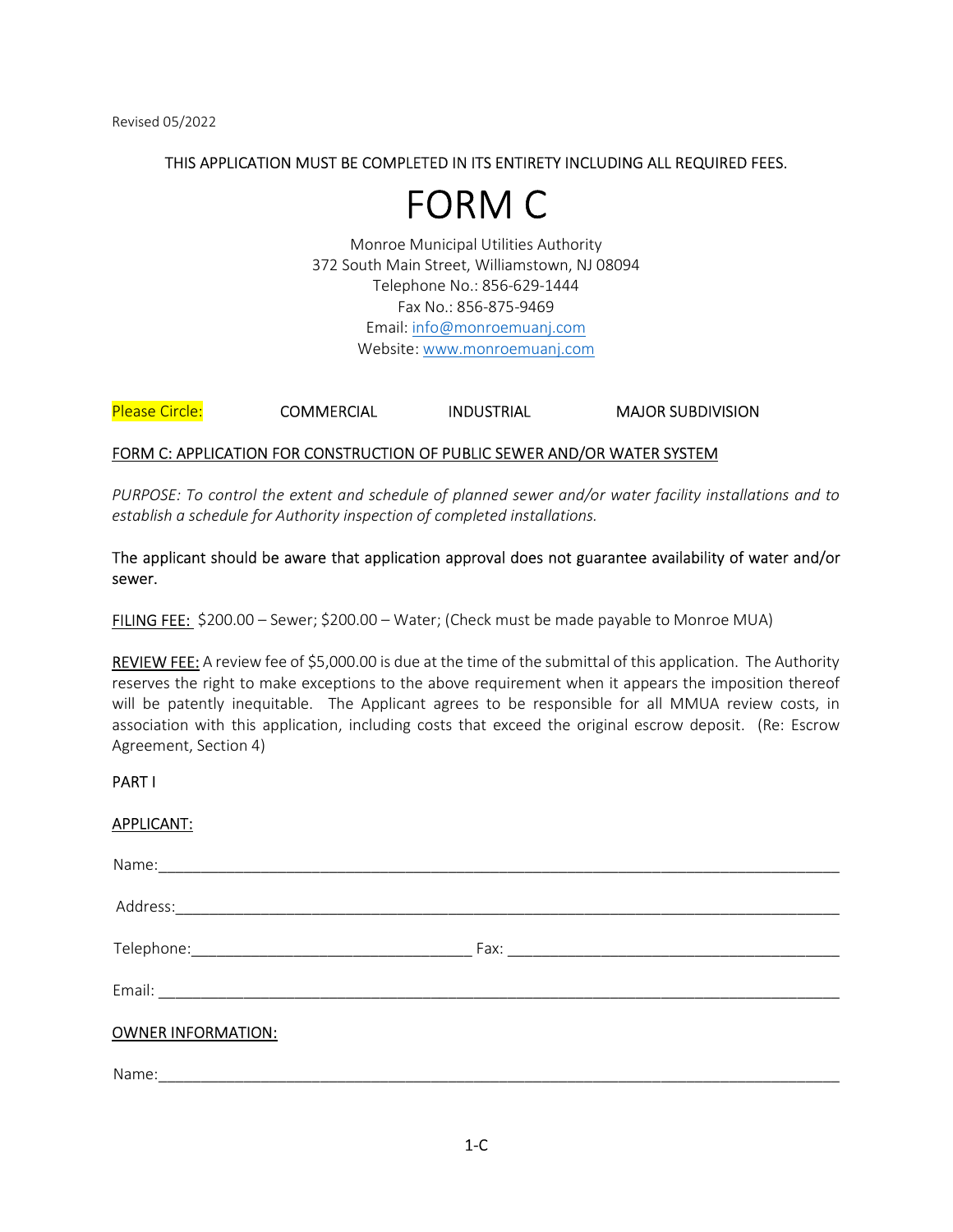| <b>PROJECT TO BE SERVICED:</b>                      |                  |
|-----------------------------------------------------|------------------|
|                                                     |                  |
|                                                     |                  |
|                                                     |                  |
|                                                     |                  |
| PROFESSIONAL ENGINEER DESIGNING WATER/SEWER SYSTEM: |                  |
|                                                     |                  |
|                                                     | Signature & Seal |
|                                                     |                  |
|                                                     |                  |

# SUPPORTING DATA REQUIRED:

- $\checkmark$  Applicant Engineer's Itemized Report on total sewer and/or water construction costs including fire hydrants \$\_\_\_\_\_\_\_\_\_\_\_\_\_
- $\checkmark$  If required, two (2) complete sets of fire protection plans/including approval of said documents in writing from the Monroe Township Fire Subcode Official.
- $\checkmark$  Two (2) sets of NJDEP approved plans. Project Professional Engineer shall sign, seal and certify a letter attesting that the plans submitted are identical to the Form B approved plans. However, should there be revisions to the plans, the Engineer will submit a letter explaining in detail each revision with the basis and justification for each revision.
- $\checkmark$  Two (2) complete sets of stamped final construction plans approved by the Township of Monroe.
- $\checkmark$  One copy of the Township Resolution approving the project.
- $\checkmark$  Typed list coordinating individual tax lot and block with street addresses.
- $\checkmark$  All Easements must be recorded at this time. The MMUA Solicitor will record and execute the transfer of the necessary deeds, easements and/or public rights-of-way.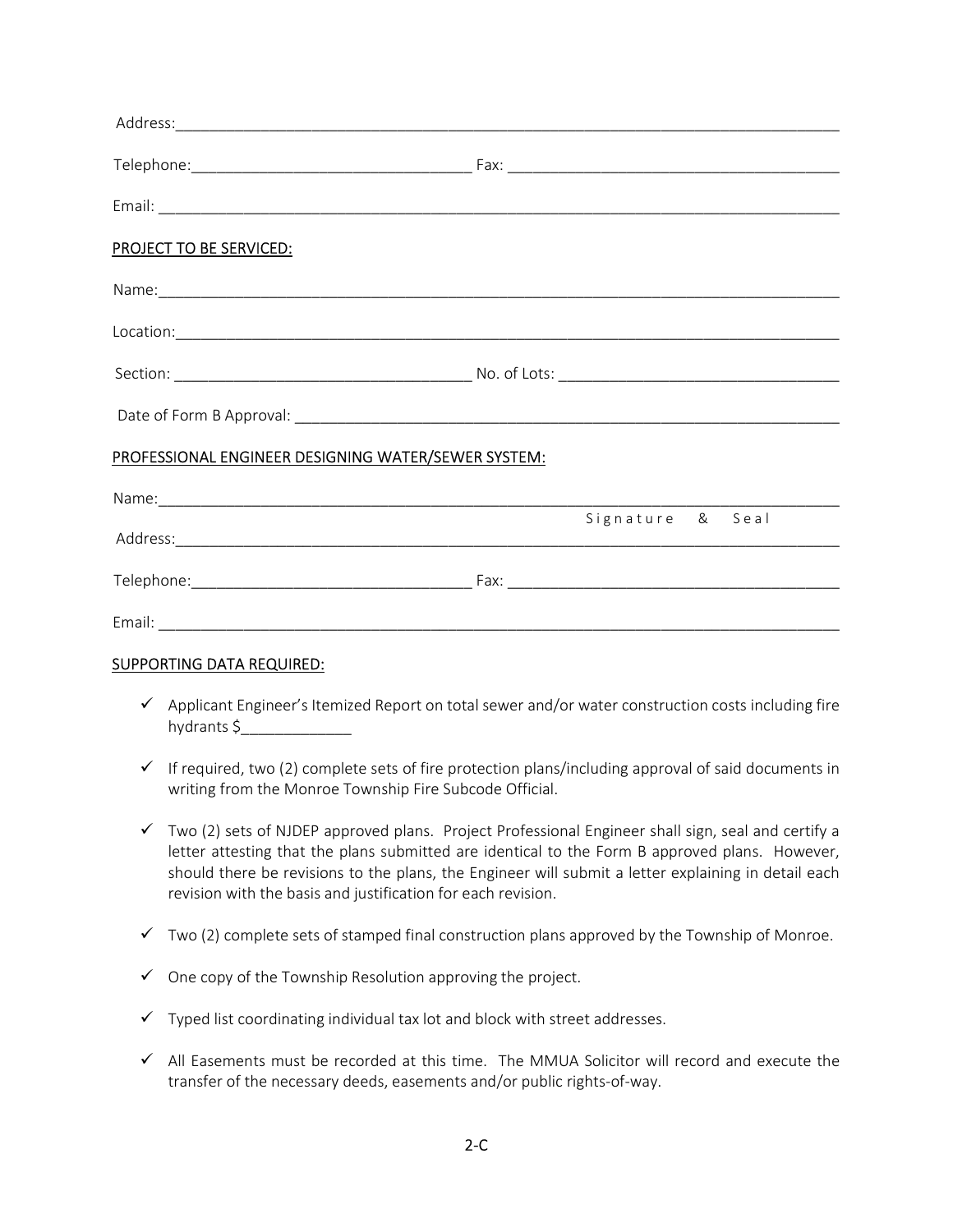# PART II

When the Authority Engineer has verified the total estimated sewer and water construction costs and the Authority Board has reviewed the plans, the applicant will be notified to submit the following:

- REVIEW AND INSPECTION FEE: (Payable to MMUA: to be escrowed). 5% of verified construction costs: Fee to cover engineering fees, legal fees, inspection fees and related expenses.
- $\checkmark$  Performance Bond, cash or certified check: 120% of total sewer and water construction costs. (See attached samples)

# FINAL APPROVAL WILL NOT BE GRANTED UNLESS ALL REQUIREMENTS HAVE BEEN RECEIVED BY THE AUTHORITY PRIOR TO MMUA MEETING.

\_\_\_\_\_\_\_\_\_\_\_\_\_\_\_\_\_\_\_\_\_\_\_\_\_\_\_\_\_\_\_\_\_\_\_\_\_\_\_\_\_\_\_\_\_\_\_ \_\_\_\_\_\_\_\_\_\_\_\_\_\_\_\_\_\_\_\_\_\_\_\_

\_\_\_\_\_\_\_\_\_\_\_\_\_\_\_\_\_\_\_\_\_\_\_\_\_\_\_\_\_\_\_\_\_\_\_\_\_\_\_\_\_\_\_\_\_\_\_ PRINT NAME

SIGNATURE OF APPLICANT DATE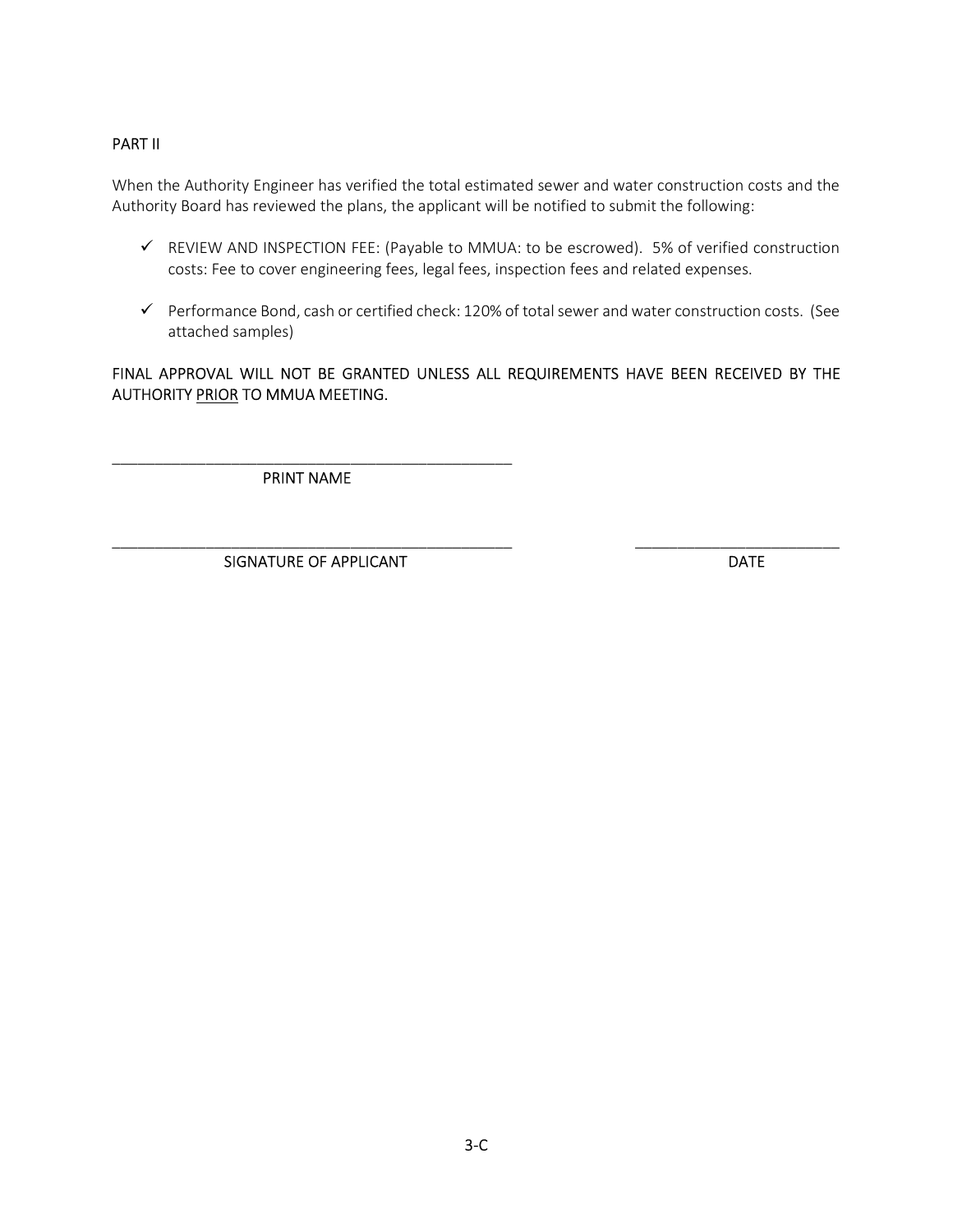MONROE MUNICIPAL UTILITIES AUTHORITY 372 South Main Street, Williamstown, NJ 08094 Telephone No.: 856-629-1444 Fax No.: 856-875-9469 Email: info@monroemuanj.com Website: www.monroemuanj.com

# SAMPLE PERFORMANCE UTILITY BOND

#### INSURANCE COMPANY LETTERHEAD

#### PERFORMANCE UTILITY BOND:

KNOW ALL MEN BY THESE PRESENTS: That we, (NAME OF BUILDER), as Principal and (NAME OF INSURANCE COMPANY), a corporation organized under the laws of the State of (NAME) and duly authorized to transact business in the State of New Jersey, as Surety, are held and firmly bound unto MONROE MUNICIPAL UTILITIES AUTHORITY in full and just sum of \$ \_\_\_\_\_\_\_\_\_\_\_\_\_\_\_\_\_\_\_\_, lawful money of the United States of America for payment of which sum, well and truly to be made, we and each of us bind ourselves, our and each of our heirs, executors, administrators, successors, and assigns, jointly and severally firmly by these presents.

THE CONDITIONS of the above obligation are such, that

WHEREAS, the above named Principal (NAME OF BUILDER), is planning to construct underground utilities in a subdivision known as SECTION \_\_\_\_\_\_\_\_\_\_\_\_\_\_\_\_\_\_\_\_ of (NAME OF SUBDIVISION). \*Bond must also include a reference to a particular set of engineering plans or drawings, including the last revised date.

AND the further condition that the Principal will complete the proposed sewage system (or water distribution system and appurtenances) in said subdivision within two years after approvals by the Authority and in full compliance with the plans and profiles submitted with the subdivision, as required by the Monroe Municipal Utilities Authority.

NOW, THEREFORE, if the above named Principal shall complete said improvements in the said subdivision according to the subdivision regulations of Monroe Municipal Utilities Authority, then this obligation shall be void; otherwise to remain in full force and effect until acceptance by adoption of a resolution by the Monroe Municipal Utilities Authority.

Signed, sealed and delivered this (DATE).

|                              | Name of Builder                          |
|------------------------------|------------------------------------------|
|                              | By: <b>Authorized Signature</b><br>Title |
|                              | (Name of Insurance Company)              |
|                              | By: Authorized Signature                 |
|                              |                                          |
| <b>FORM C-CORRESPONDENCE</b> |                                          |
| CONSTRUCTION PERMIT#         |                                          |

THIS FORM (CORRESPONDENCE) IS TO BE SUBMITTED PRIOR TO APPROVAL OF THE MUA'S FORM C.